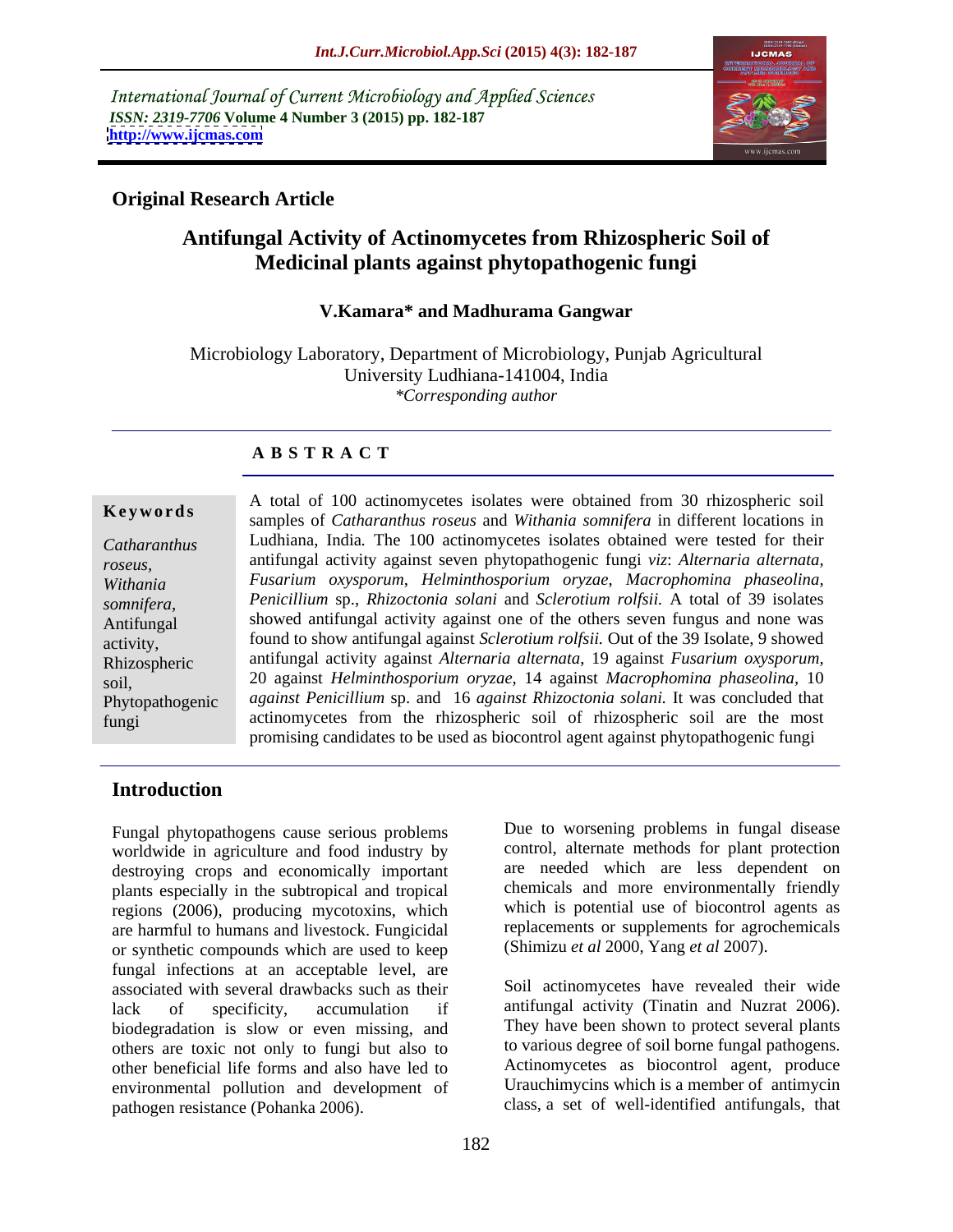act by inhibiting the electron flow in the mitochondrial respiratory chain of a dilution method. Ten grams of soil sample was phytopathogenic fungus and have been taken and transferred to an Erlenmeyer flasks identified in *Streptomyces* isolated from the containing 90 ml of sterile distilled water. The integument of attine ants (Schoenian *et al* 2014, Seipke *et al* 2011, Seipke *et al* 2012). Aliquot (1ml) serial logarithmic dilution of each Furthermore, Actinomycetes produced lots of suspension was pipetted onto the surface of biofungicide like MYCOSTOP® for the control duplicated petri plates containing starch casein of seed- and soil-borne plant pathogens agar. The inoculum was spread evenly over the (*Fusarium, Alternaria, Phytophthora* and surface using glass spreader. Petri plates were *Pythium*) which cause damping-off and root diseases, Actinovate® isolated from colony count was determined and recorded as streptomycetes species. *Streptomyces lydicus* WYEC108 is a strain of this species which has Isolated colonies were streaked on Starch Casein been formulated to control fungal plant Agar after purification and then sub cultured on pathogens effectively for fresh market tomatoes, slants and stored at 40°C. Sub culturing was PRESTOP® for controlling of damping-off and root diseases (*Pythium, Fusarium, Phytophthora* and *Rhizoctonia*) as well as for the control of **Antagonistic effect against phytopathogenic** *Botrytis* grey mould and *Didymella* (*Mycosphaerella*) gummy stem blight cucumber

against phytopathogenic fungal.

Rhizospheric soil samples of *Catharanthus roseus* and *Withania somnifera* plants were collected from different locations *viz.*, Herbal front of Hostel: 3, PAU, In front of COBS&H, PAU, Big Haibowal, Raj Guru Nagar, I block and Herbal Garden, PCTE of Ludhiana, Punjab, India. The samples were taken from the growing roots up to a depth of 5 cm after removing<br>approximately 3cm of the soil surface. These **Result and Discussion** approximately 3cm of the soil surface. These samples were placed in polythene bags, closed tightly and analyzed for actinomycetes. Out of the 100 isolates obtained from

*somnifera* plants were determined by serial soil sample was serially diluted upto  $10^{-5}$  levels. <sup>-5</sup> levels. incubated for 7-10 days at 28 ºC. The mean colony forming unit (c.f.u/g) of each sample. done after every two months.

# **fungi**

(Yedidia 2011) etc. that are available The actinomycetes isolates were evaluated for commercially their antagonistic activity against seven The present study aimed to isolate *oxysporum*, *Helminthosporium oryzae*, actinomycetes from rhizospheric soil of *Macrophomina phaseolina*, *Penicillium sp*., medicinal plants and test the potential isolates *Rhizoctonia solani* and *Sclerotium rolfsii* by **Materials and Methods** placed at the center of GYE plates. Two **Collection of soil samples** starch casein agar, incubated at 28ºC were garden, PAU, Central market, Raj Guru Nagar, Agar Nagar Sector B, Agar Nagar Sector A, In phytopathogenic fungi: *Alternaria* sp, *Fusarium oxysporum*, *Helminthosporium oryzae,* dual-culture *invitro* assay. Fungal discs (8mm in diameter), 5 days old on GYE at 28ºC were actinomycetes discs (8mm) 5 days old, grown on placed on opposite sides of the plates, 3 cm away from fungal disc. Plates without the actinomycetes disc serve as controls. All the plates were incubated at 28ºC for 14 days and colony growth inhibition (%) was calculated by using the formula:  $C - T/C \times 100$ . Where, C is the colony growth of pathogen in control and T is the colony growth of pathogen in dual culture. The zone of inhibition was measured between the pathogen and actinomycetes isolate.

## **Result and Discussion**

**Isolation and enumeration** from *Catharanthus roseus* and 18 from *Withania*  Actinomycetes population in the rhizospheric against one or the other plant pathogenic fungi soil of *Catharanthus roseus* and *Withania*  tested. In the present study, nine isolates from *C.* Out of the 100 isolates obtained from rhizospheric soil of medicinal plants, 39 (21 *somnifera*) were displaying antagonistic activity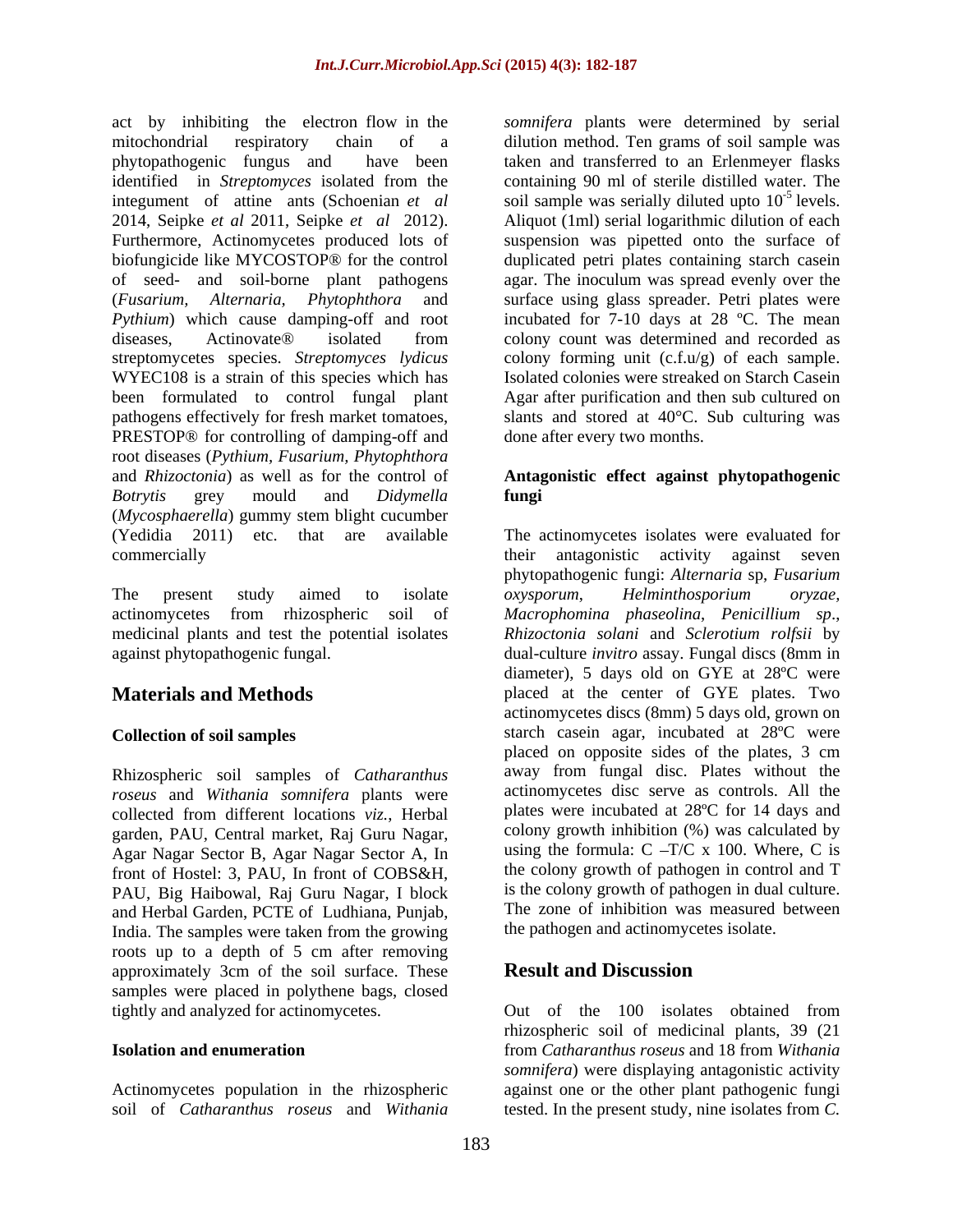*roseus* (CR-4, CR-5, CR-6, CR-11, CR-24, CR- isolated actinomycetes from the soil of Division 27, CR-28, CR-31 and CR-40) and ten from *W.*  of Microbiology, IARI and name it strain SI *somnifera* (WS-10, WS-21, WS-23, WS-24, (IARI 100) and S2. Reports showed that S1 and WS-28, WS-35, WS-40 and WS-48) were observed to have antifungal activity against *Fusarium oxysporum* respectively. The percent growth inhibition was found to be ranging between 20.71±0.1 to 73.78±0.5% in case of *F.*  (73.78±0.5%). Nine isolates (4 from *C. roseus* and 5 from *W. somnifera*) were found to exhibit isolate WS-40 (57.37±0.4%). Khamna *et al* (2009) found that *Streptomyces spectabilis* antifungal activity *in vitro* against hyphal growth strong inhibitory activity against *Alternaria sanctum* strongly inhibited all the pathogenic the media. fungi tested, and maximum percent inhibition

from  $33.11 \pm 0.1$  to  $74.81 \pm 0.3$ %. Isolate WS-10 zone  $62.46 \pm 0.5$ % followed by WS-35 showed maximum percent inhibition i.e. *solani*. Khendker and Deshpande (2014) able from 19 rhizospheric soil samples of different plants (soybean, brinjal, okra, mango, turmeric, *bataticola*, displaying a zone of inhibition activity against *Helminthosporium oryzae* 

in accordance with Madhuban *et al* (2010) who

S2 exhibit inhibition against *Rhizoctonia bataticola, Colletotrichum falcatum, Fusarium oxysporum and Penicillium* but against *Sclerotium rolfsii.*

*oxysporum* (Table 1 and 2). As shown in Fig. 1, As evident from Fig 1 (D), CR-27 an isolate of isolate CR-6 showed highest zone of inhibition *Catharanthus* was observed to have the antifungal activity against *Alternaria alternata* exhibiting percent inhibition of 58.87±0.2%, ranging from 13.9±0.3 to 57.37±0.4% (Fig 1, B). followed by CR-25 (57.45±0.4) and WS-32 Maximum percent inhibition was produced by (57.37±0.4). The minimum inhibition was CMU-PA101 from *Curcuma mangga* Gopalakrishnan *et al* (2011), who reported that rhizosphere has the ability to exhibit high out of the 137 actinomycetes obtained from the of *Alternaria porri* on shallot plant. A total of displaying the antagonistic potential (in the eight endophytic actinomycetes isolates have dual-culture assay) against *M*. *phaseolina*. This *brassicicola*, as reported by Gangwar *et al* hydrolytic enzymes or antibiotics by the (2014). *Saccharopolyspora* O-9 from *O*. actinomycetes which were disseminated through maximum antifungal activity against *Macrophomina phaseolina*, which was observed by WS-31  $(29.75\pm0.3)$  when compared to control. The results are in corroboration with herbal vermicomposts, 79 (58%) were inhibition could be due to the production of the media.

was observed against *A*. *brassicola* (71.4%). Ten isolates (5 from each *C. roseus* and *W.* Similarly in case of *Rhizoctonia solani,* sixteen antifungal activity against *Penicillium* sp. with isolates (8 from each *C. roseus* and *W.*  inhibition zone ranging from 31.25±0.4 to *somnifera*) exhibited antifungal activity ranging 62.46±0.5%. Isolate WS-27 displayed maximum 74.81±0.3% (Fig 1,). Robati and Mathivanan results were obtained by other workers as well. (2013) obtained similar results while using Kamble and Kulkarni (2014) obtained 5 isolates *Strptomyces* sp. MML1715 and indicated of *Streptomyces* from rhizospheric soil of remarkable activity against test pathogen *R. Curcuma longa* L., whereby all of those were collected a total of 48 actinomycete isolates *chrysogenum*, exhibiting a zone of inhibition *somnifera*) possessed moderate to strong zone 62.46±0.5% followed by WS-35  $(61.70\pm0.5\%)$  and WS-23 (58.83 $\pm$ 0.3%). Similar able to resist growth of *Penicillium*  ranging from 10-12 mm.

ginger, coconut, onion and wheat). Among Twenty isolates (12 from *Catharanthus roseus* those, 11 actinomycete isolates exhibited and 8 *Withania somnifera*, respectively) were antagonistic activity against *Rhizoctonia*  found to exhibit broad spectrum antifungal ranging from 2-5 mm. ranging from 19.66±0.2 to 42.75±0.2%. None of the isolates were displaying antifungal CR-18 i.e.  $42.75\pm0.2\%$  (Fig 3, I and J) and activity against *Sclerotium rolfsii*.The results are minimum being displayed by the isolate CR-34 activity against *Helminthosporium oryzae* Maximum inhibition being shown by isolate viz. 19.66±0.2%.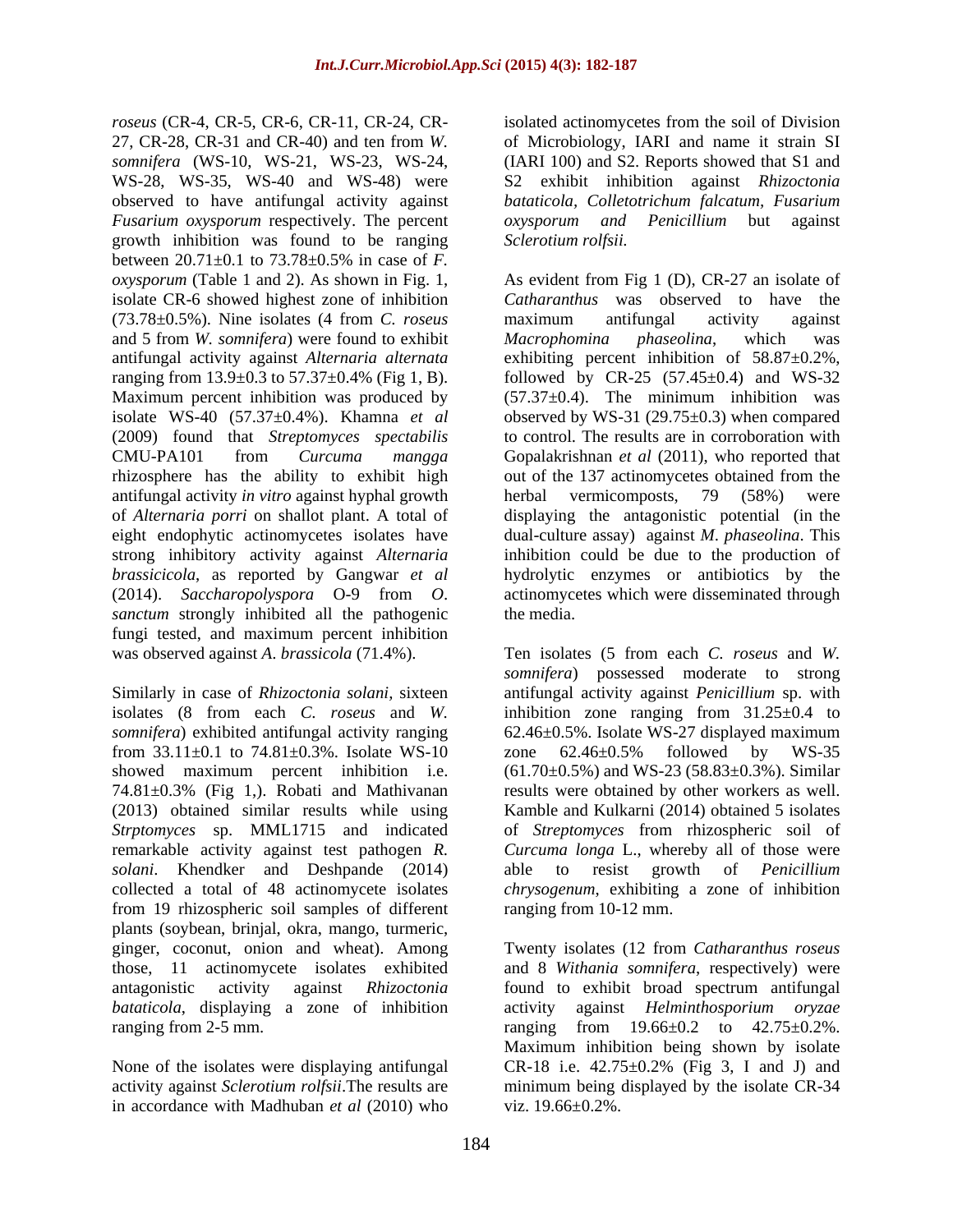| <b>Isolates</b> | <b>Iternaria</b>         | <sup>u</sup> usarium | Rhizoctonia     | Macrophomina             | Penicillium              | Helminthosporium |
|-----------------|--------------------------|----------------------|-----------------|--------------------------|--------------------------|------------------|
|                 | <i>alternata</i>         | oxysporum            | solani          | phaseolina               | Sp.                      | oryzae           |
| $CR-1$          | $\overline{\phantom{0}}$ |                      |                 | $35.3 \pm 0.2$           | $\sim$                   | $25.5 \pm 0.3$   |
| $CR-3$          | $\overline{\phantom{0}}$ | $\sim$               | $42.6 \pm 0.3$  | $\sim$ $ \sim$           | $55.79 \pm 0.2$          | $28.0 \pm 0.5$   |
| $CR-4$          | $\sim$                   | $50.54 {\pm} 0.8$    | $\sim$ $-$      | $48.5 \pm 0.1$           | $\sim$ $-$               | $24.9 \pm 0.1$   |
| $CR-5$          | $\overline{\phantom{0}}$ | $42.62 \pm 04$       | $33.11 \pm 0.1$ | $\sim$                   | $\sim$                   | $\sim$           |
| $CR-6$          | $46.0 \pm 0.4$           | $73.78 \pm 0.5$      |                 | $\sim$ $-$               | $\sim$ $-$               | $\sim$           |
| $CR-11$         | $\sim$                   | $49.0 \pm 0.5$       | $43.73 \pm 0.9$ | $\sim$ $-$               | $\sim$ $-$               | $\sim$           |
| $CR-13$         | $\overline{\phantom{0}}$ | $\sim$               | $68.35 \pm 0.3$ | $\sim$ 100 $\mu$         | $\sim$ $-$               | $31.9 \pm 0.6$   |
| $CR-1$          | $\sim$                   | $\sim$               | $\sim$ $-$      | $\sim$                   | $\sim$ $\sim$            | $30.7 \pm 0.4$   |
| $CR-16$         | $\sim$                   |                      | $52.61 \pm 0.3$ | $43.1 \pm 0.5$           | $45.52 \pm 0.7$          | $\sim$           |
| $CR-18$         | $27.58 \pm 0.4$          | $\sim$               | $68.1 \pm 0.1$  | $\sim$ $  -$             | $\sim$ $  -$             | $42.75 \pm 0.2$  |
| $CR-24$         | $\sim$                   | $40.692 \pm 0.4$     | $\sim$ $-$      | <b>Contract Contract</b> | <b>Contract Contract</b> | $\sim$ $\sim$    |
| $CR-25$         | $28.59 \pm 0.7$          | $\sim$ $-$           | $\sim$          | $57.45 \pm 0.4$          | $\sim$ $ \sim$           | $\sim$           |
| $CR-27$         |                          | 59.85±0.03           | $-$             | $58.87 \pm 0.2$          | $\sim$ $ \sim$           | $32.5 \pm 0.3$   |
| $CR-28$         |                          | $37.4 \pm 0.8$       | $\sim$          | <b>Contract Contract</b> | $\sim$ $-$               | $\sim$ $-$       |
| $CR-29$         | $\sim$                   | $\sim$ 100 $\sim$    | $\sim$ $-$      | <b>Contract Contract</b> | $55.63 \pm 0.4$          | $40.30 \pm 0.2$  |
| $CR-31$         | $\sim$                   | $57.78{\pm}0.4$      |                 | $\sim$                   | $\sim$ $-$               | $28.7 \pm 0.2$   |
| $CR-32$         | $\overline{\phantom{0}}$ | $\sim$ $-$           | $\sim$ $-$      | $57.02 \pm 0.6$          | $55.17 \pm 0.2$          | $\sim$ $ \sim$   |
| $CR-33$         | $\sim$                   | $\sim$               |                 | $\sim$ $-$               | $\sim$ $ -$              | $31.66 \pm 0.2$  |
| CR-34           | $\sim$                   | $\sim$               | $\sim$          | $37.70 \pm 0.5$          | $\sim$ $-$               | $19.66 \pm 0.2$  |
| CR-37           | $13.9 \pm 0.3$           |                      | $68.2 \pm 0.1$  | $\sim 100$ m $^{-1}$     | $31.25 \pm 0.4$          | $38.13 \pm 0.2$  |
| $CR-40$         | $\sim$                   | $41.2 \pm 0.6$       | $35.2 \pm 0.2$  | $50.70 \pm 0.5$          | $\sim$ $\sim$            | $\sim$           |

\*Average ± standard error from three replicates

**Table.2** Antifungal activity (% inhibition) of Withania somnifera isolates

|              | Isolates Alternaria                         | $Fusarium$      | <b>Rhizoctonia</b>          | <b>Macrophomina</b>        | Penicillium              | Helminthosporium         |
|--------------|---------------------------------------------|-----------------|-----------------------------|----------------------------|--------------------------|--------------------------|
|              | alternata                                   | oxysporum       | solani                      | Phaseolina                 |                          | oryzae                   |
| <b>WS-10</b> |                                             | $47.34 \pm 0.5$ | $74.81 \pm 0.3$             | $\sim$ $-$                 | $\sim$                   |                          |
|              | $WS-13$ 69.9 ± 0.9                          |                 | $65.01 \pm 0.4$             | $\sim$ $-$                 | <b>Contract Contract</b> |                          |
|              | $WS-16$ 40.0 ± 0.6                          |                 | $\sim$ $-$                  | and the state of the state | <b>Contract Contract</b> |                          |
| $WS-21$      |                                             | $28.14 \pm 0.3$ |                             | $\sim$ $\sim$              | $\sim 100$ m $^{-1}$     | $20.13 \pm 0.2$          |
| $WS-23$      |                                             | $31.93 \pm 0.3$ | $66.32 \pm 0.3$             | $\sim$ $-$                 | $58.83 \pm 0.3$          | $\sim$ $-$               |
| $WS-24$      |                                             | $22.61 \pm 0.9$ | $43.31 \pm 0.4$             | $\sim$ $-$                 | <b>Contract Contract</b> | $36.25 \pm 0.2$          |
| <b>WS-27</b> |                                             |                 |                             | $\sim$ $-$                 | $62.46 \pm 0.5$          |                          |
| <b>WS-28</b> |                                             | $20.71 \pm 0.1$ | $67.52 \pm 0.2$             | $\sim$ $-$                 | $\sim$ $ -$              | $\sim$ $-$               |
| WS-29        |                                             |                 | $66.11 \pm 0.7$             | $\sim$                     | <b>Contract Contract</b> | $30.33 \pm 0.2$          |
| WS-31        |                                             |                 | $\sim$ $-$                  | $29.75 \pm 0.3$            | $39.9 \pm 0.8$           | <b>Contract Contract</b> |
| WS-32        | $22 \pm 0.4$                                |                 | $\sim$                      | $57.37 \pm 0.4$            | <b>Contract Contract</b> | $22.13 \pm 0.2$          |
| <b>WS-34</b> |                                             | $-$             | $\sim$ $-$                  | $19.83 \pm 0.8$            | $\sim 100$ m $^{-1}$     | $28.33 \pm 0.2$          |
| <b>WS-35</b> | $32.36 \pm 0.8$                             | $39.5 \pm 0.4$  | $74.25 \pm 0.3$             | $35.26 \pm 0.4$            | $61.70 \pm 0.5$          | 38.47±0.3                |
| <b>WS-37</b> |                                             |                 | $71.86{\scriptstyle\pm0.2}$ | $\sim$ $-$                 | $\sim$ $ -$              | <b>Service Contract</b>  |
|              | $WS-40$   57.37 $\pm$ 0.4   68.52 $\pm$ 0.3 |                 | $\sim$                      | $50.17\pm\overline{0.8}$   | $55.0 \pm 0.5$           | <b>Contractor</b>        |
| <b>WS-43</b> |                                             | $71.1 \pm 0.3$  |                             | $42.65 \pm 0.4$            | $\sim 10^{-10}$          | $30.46 \pm 0.3$          |
| $WS-45$      |                                             | $29.1 \pm 0.7$  |                             | $\sim$ $-$                 | $\sim$ $ -$              | $\sim$ $\sim$ $\sim$     |
| <b>WS-48</b> |                                             | $58.41 \pm 0.3$ |                             |                            |                          | $32.26 \pm 0.8$          |

\*Average  $\pm$  standard error from three replicates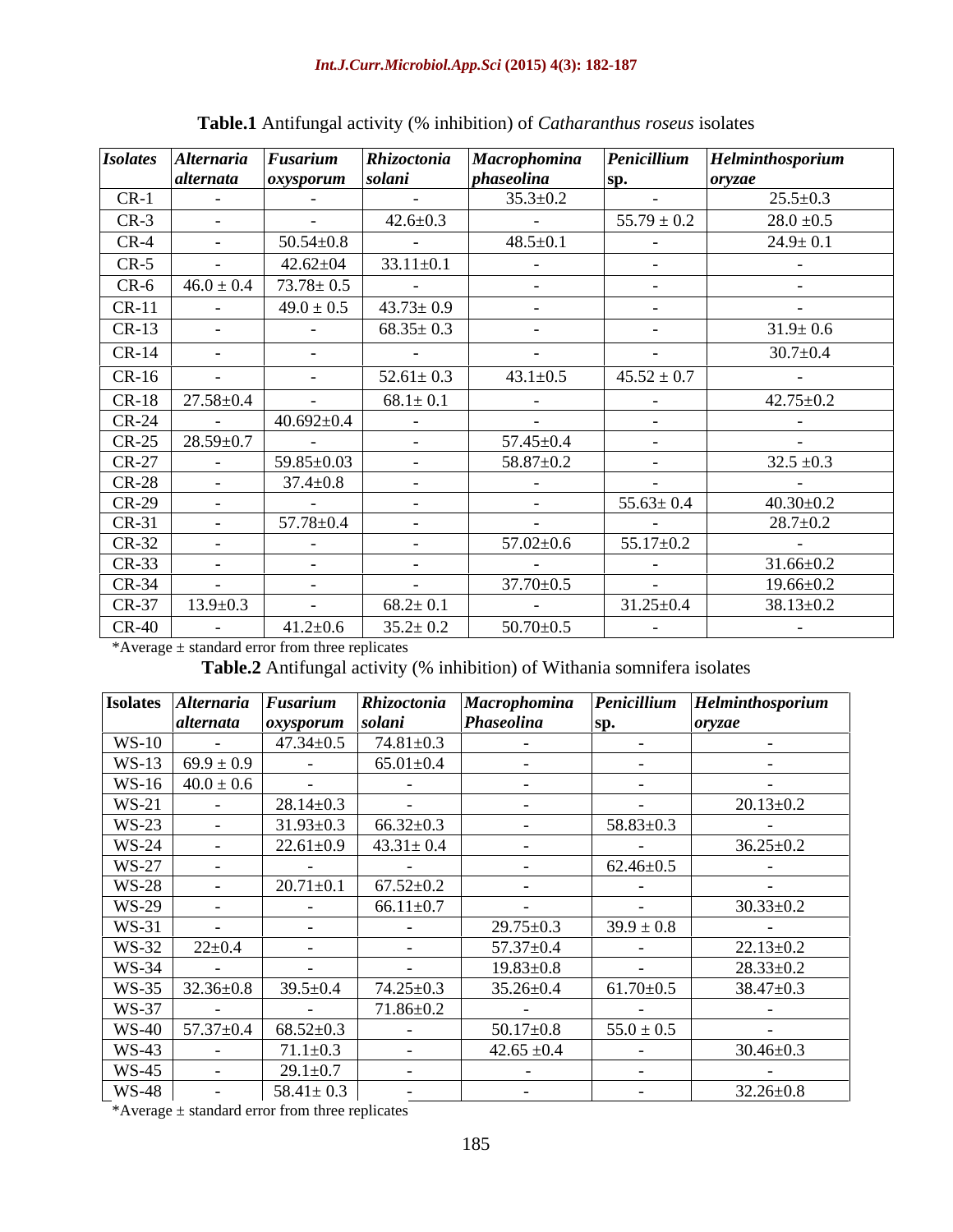**Figure.1** Inhibition effect of Actinomycetes isolates against Fusarium oxysporum (A), Alternaria alternate (B), Rhizoctonia solani (C), Macrophomina phaseolina and Helminthosporium oryzae



Elamvazhuthi and Subramanian (2013) also reported that 33.3% isolates from upland paddy of Jeypore, Odissa; were showing antagonism against *Helminthosporium oryzae* to more or less extent. Likewise, Poomthongdee *et al* (2014) isolated 351 actinomycetes from 21 rhizospheric soil samples. Of these *curcuma longa L. Golden Res Thoughts* actinomycetes, 32.5% showed antagonistic activity against rice pathogenic fungi Khendker, A, S., and Deshpande, A. R., 2014.

- Elamvazhuthi, and Subramanian, 2013. *Appl Res* 4:9 Antagonistic activity of actinomycetes from jeyporepaddy soils against selective
- Gangwar, M., Dogra, S., Gupta, U. P., and Kharwar, R. N., 2014. Diversity and biopotential of endophytic actinomycetes from three medicinal plants in India. *Afr J*
- Gopalakrishnan, S., Pande, S., Sharma, M., WYEC108<br>Humayun P. Kiran, R. K., Sandeen, D. 20:489-93. Humayun P., Kiran, B. K., Sandeep, D., 2011. Evaluation of actinomycete isolates

obtained from herbal vermicompost for biological control of *Fusarium* wilt of chickpea. *Crop Protect* 30: 1070-78.

- Kamble, A, P., and Kulkarni, 2014. Antifungal and antibacterial activity of Streptomyces isolated from soil under Cultivation of 3:1-6.
- *Helminthosporium oryzae*. Antagonistic Activity of Actinobacteria **References** *Rhizoctonia bataticola* and their Growth Isolates from Saline Soil against Promoting Potential on Soybean. *Ind J Appl Res* 4:9
	- phytopathogenic fungi. *J Modern Biotechnol* 3:66-72. inhibition of different pathogenic fungi by Madhuban, G., Ekta, M., Subrata, K. D., Chatterjee, S, C., Sangle, U. R., and Bambawale, O, M., 2010. Growth Actinomycetes and its identification by 16S rRNA. *Indian Phytopath* 63: 137-40.
	- *Microbiol Res* 8: 184-91. biocontrol agent *Streptomyces lydicus* Mahadevan, B., and Crawford, D. L., 1997. Properties of the chitinase of the antifungal WYEC108. *Enzyme Microb Technol* 20:489-93.
	- Vidya, M. S., Deepthi, K., and Rupela, O., Pohanka, A., 2006. Antifungal Antibiotics from<br>
	2011 Evaluation of actinomycete isolates Potential Biocontrol Microorganisms. Pohanka, A., 2006. Antifungal Antibiotics from